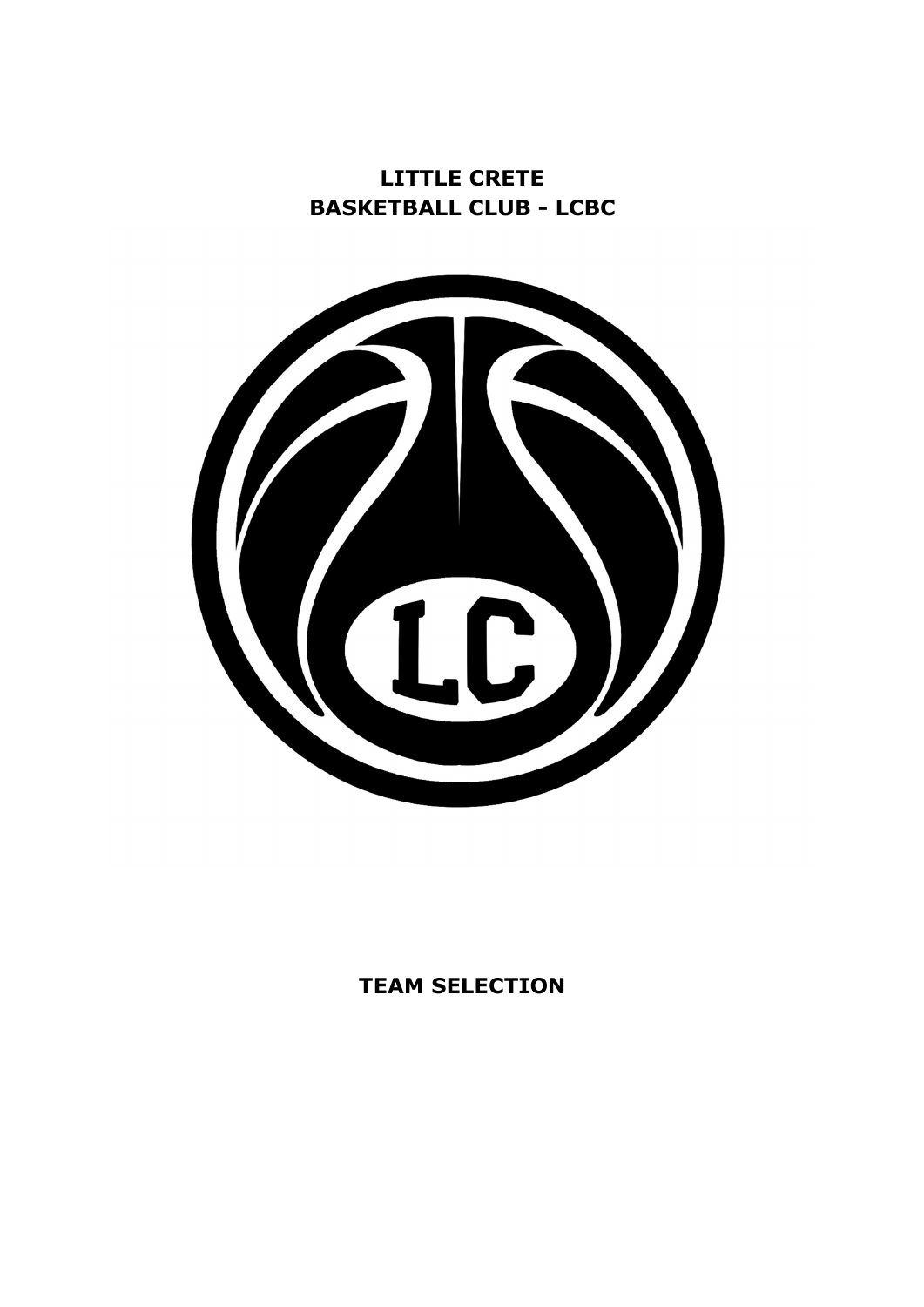The Club aims to offer basketball in a fun and safe family environment, fostering an enjoyment and knowledge of the game while developing a sense of team spirit, positive self-esteem and good sportsmanship, through equal participation.

# Player Commitment

When a player registers for a season, he/she makes a commitment to be reliable and attend all training sessions and games for their team, unless for some unforeseen circumstance, such as sickness, injury or special family function. Choosing to play another sport where it is known that training or game times conflict with basketball commitments is not an acceptable reason for absence.

Please understand scheduling training is a difficult and complex process and we have to ensure training times align to our coaches availability to train the team.

Players that miss training may receive less court time than players that make training (at coach's discretion). Coaches plan their training sessions to best suit their team and work on specific skills and set plays. If a child is not at training and therefore does not know or understand the set offensive and/or defensive sets that the coach showed the team at training, then that player can only expect to be on the court when not running these as this can be detrimental to the team's development in the long run.

A player should notify their Team Manager as soon as they become aware that they will be unavailable for a particular training session or a game.

### **Policy**

As children progress through each age group, coaches assess them to ensure they compete in a team that will best help their basketball development and enjoyment. Teams are selected by balancing the following criteria:

- Player ability general skill level, attitude and motivation:
- Team balance having a good mix of tall players, skilful ball handlers, goal shooters and defensively skilled players; and
- Friendship requests can be made on the registration form, but these must be reciprocal.

Further to the above, the following principles are used in selecting teams:

- Existing teams that want to stay together do, on the basis the whole team wish to stay together.
- We aim to have top age and bottom age teams, this means where possible teams will be selected with children born in the same year, which provides continuity for children to develop as a group. This won't always be possible and where friends born in different years but are eligible for the same age group, or where team numbers don't allow for only top age or bottom age children teams will be formed with a combination of top and bottom age.
- Children wishing to change teams may be invited to attend a grading session with another team if vacancies exist for them to move teams. Following an assessment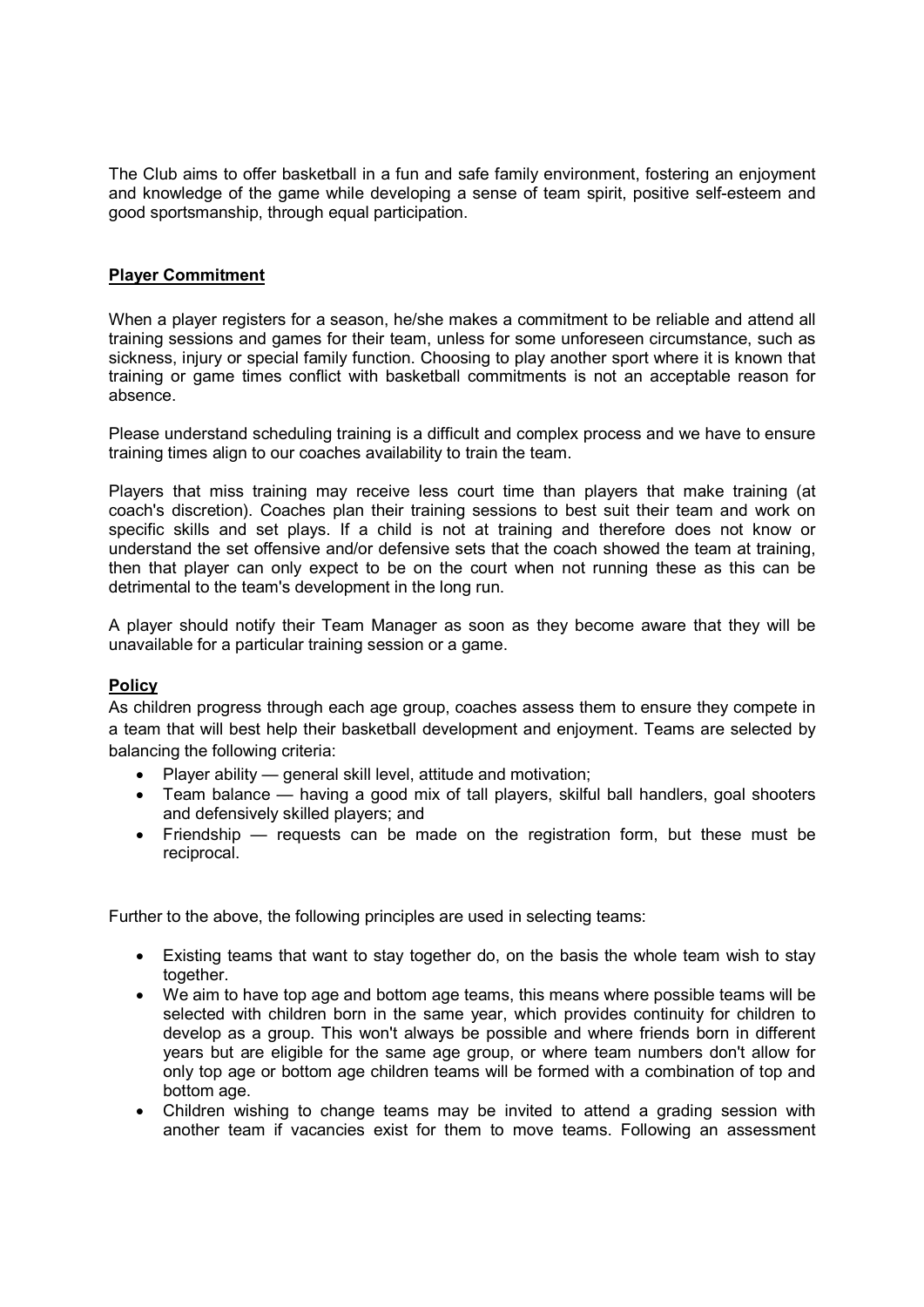session with the team the decision will be made between the coach and registrars as to the child's fit for their team.

• New players will attend a grading / assessment session to help determine the most appropriate team for them.

The optimal number of players per team is eight in most circumstances. All efforts will be made to aim for eight players per team, however in some cases teams may have only seven players.

Situations that would result in a departure from the policy, such as requests for a group of players from the same school to be selected as a team, and other special requests not covered by the policy, must be approved by the President.

## Process

The process of selecting teams is a difficult exercise requiring balancing the often competing criteria of existing teams, player ability, team balance and friendships.

At a high level the process involves:

- 1. Registrations open
- 2. Registrations including any special requests are made on the registration form and deposit paid by the due date
- 3. Player assessments for those requesting to change teams and new players are held
- 4. Registrars form teams

## 1. Registrations open for an upcoming season.

Registration forms and deposits must be paid by the due date to secure a place for the next season. For existing players late registrations may result in a player losing their place in a current team or result in LCBC not being able to offer a place at all. Special requests will not be considered for late registrations.

### 2. Special requests

Special requests may include requests such as play with a friend, play in higher age group or higher grade, team stay together, training times, etc.

- For special requests to be considered they need to be submitted with a registration by a nominated due date, late special requests will not be considered.
- Special requests are not guaranteed but will be considered, and will range from wanting to play with a particular friend (must be reciprocal), training nights, to change teams to a higher or lower graded team.
- Special requests for children to play out of their eligible age group (for example a child that is 8 years old and eligible for under 10's wanting to play in under 12's instead) will be only considered once all eligible children for the desired age group have been placed in a team.

### 3. Player assessments

Before the end of the season, all coaches are expected to provide assessments of existing players to the club registrars to assist the team selection process. The evaluation will rate the